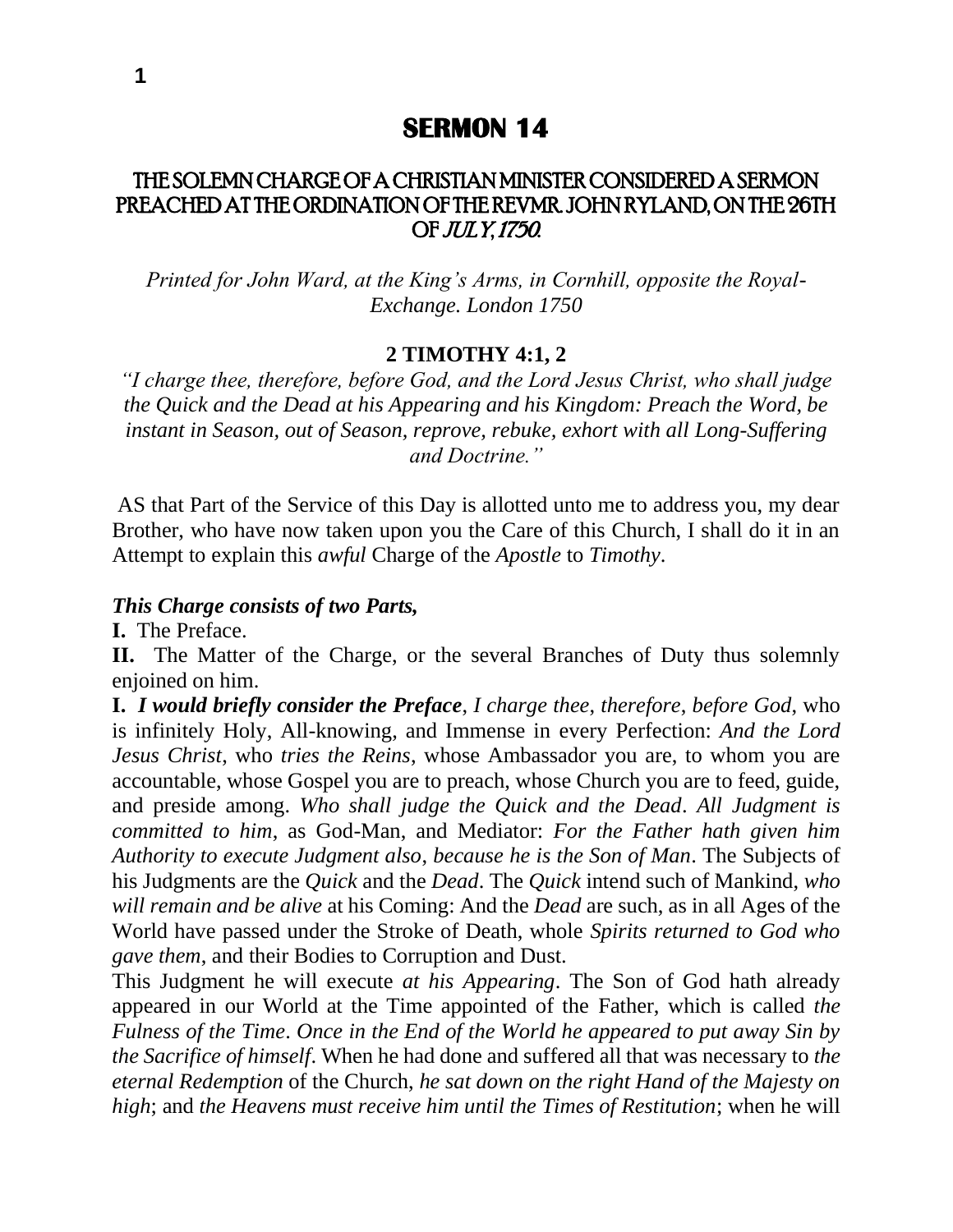*appear the second Time*, *without Sin*, *unto Salvation*. Then *every Eye shall see him*, *and they also which pierced him*, *and all Kindreds of the Earth shall wail because of him*. Farther, this Judgment he will execute at *his Kingdom*. He now rules over all; for all *Power in Heaven and in Earth is given unto him*. He is the *Head of all Principality and Power* in Heaven, and *by him Kings reign*, *and Princes decree Justice*. By him Princes rule, and Nobles, *even all the Judges of the Earth*. Besides, he exercises a special Government over the Church: For he is that *King*, whom *God hath set on his Holy Hill of Zion*. He gives Laws unto her, which are wisely calculated to preserve Order, Peace and Harmony, and he defends her from the Rage and Fury of her numerous and potent Enemies. So that he now exercises a *regal*  Authority. Hereafter *he will reign before his Ancients gloriously*. He *will take to himself his great Power*, *and reign*, *tho' the Nations be angry*, and shower down Wrath and Vengeance on all his and the Church's Enemies, who will be offended at his Dignity and Glory.

The Sense of this solemn Preface is, As thou regardest the Honor of God, his Authority, and art desirous to approve thyself to him, *diligently* and *faithfully* attend unto the Duties of thy Station in the Church: As thou expectest to appear before *the Judgment-Seat of Christ*, neglect not those important Services which are proper to thy Character, who art his Ambassador, and to whom thou must give an Account of thy Conduct, in that high and honorable Office. This is a very *awful* and solemn Charge indeed; and, doubtless, those Duties which the *Apostle* introduces with such Solemnity must be of the greatest Importance to the Glory of God, and the Good of his Church; which I shall now proceed to consider.

## **II.** *The Matter of this Charge consists of several Branches.*

**First.** *Preach the Word;* The Word of God; The Word of Truth; The Word of Life; The Gospel of Salvation: The Gospel of the Grace of God: Of the true Grace of God, and not the *Counterfeit* of it. Unto these Things all will assent who profess Christianity, how different soever their Sentiments are concerning Doctrines. *Papists*, *Socinians*, *Arminians*, and *others*, must allow the Truth of what is expressed in there several Modes of speaking. And, therefore, you must permit me to declare in an *explicit* Manner, my Apprehensions of Christian Principles. And I would propose a Query, and give an Answer to it.

*Query***.** How may we know that any Doctrine is that of *the true Grace of God*?

*Answ***.** If it exalts the Glory of the Grace of God, as the *sole* and *entire* Cause of Salvation: If it humbles the Creature, and *excludes all Boasting*: If it provides for the Honor of the Law and Justice of God: If it is a solid and sure Ground *of strong Consolation* to the Saints: If it is a Doctrine *according to Godliness*. There are *infallible* Rules, whereby you may form your Judgment of Doctrines. No Principle can be true, which is not calculated to subserve and secure these important Ends; and, therefore, it will be your Wisdom to examine all Sentiments in Divinity by them,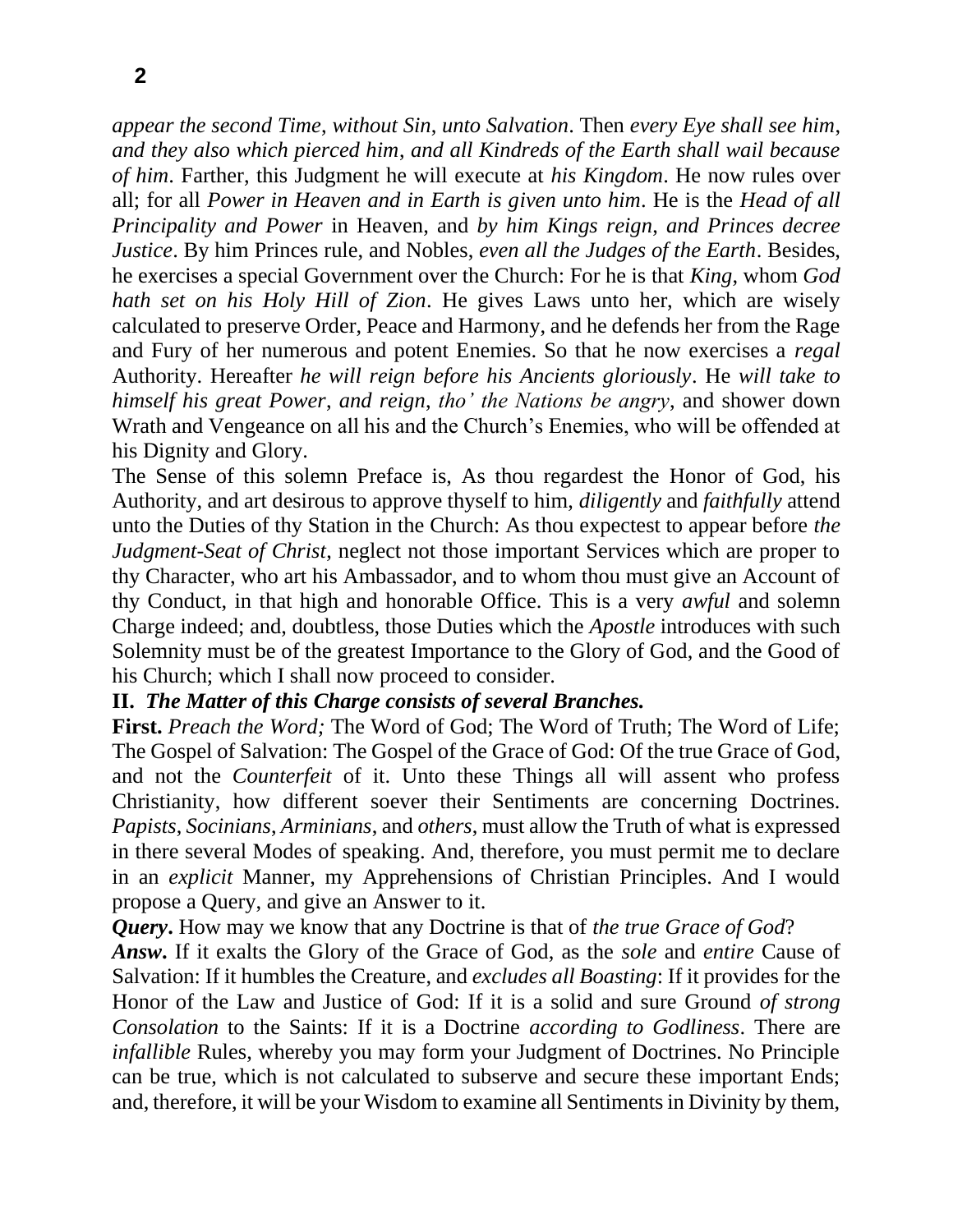and, as you shall find them agreeing, or disagreeing with those Rules, embrace, or reject them. The following Doctrines, in my Apprehension, upon Enquiry will be found Truths by those Rules; and, therefore, in my Opinion, you ought to preach them.

**1st.** Publish the Doctrine of God's *free*, *sovereign*, and *eternal* Love. It is his *good Pleasure*, and *irrespective* of any Motive in the Objects of it. Divine Love is *sovereign*, and is fixed on whomsoever it was the Will of God favorably to regard. *God hath Mercy on whom he will have Mercy*. Again, it is eternal: *I have loved thee with an everlasting Love*; *and*, *therefore*, *with loving Kindness have I drawn thee*. The Father hath loved the Elect, as he hath loved Christ; and *he loved him before the Foundation of the World*; and, consequently, they were interested in the Favor of God before the Commencement of Time.

**2dly.** Preach the Doctrine of *personal* and *unconditional* Election to everlasting Life. This is a Doctrine clearly expressed in the Holy Scripture: *According as he hath chosen us in him before the Foundation of the World*, *that we should be holy and without Blame before him in Love*. *Moreover*, *whom he did predestinate*, *them he also called*. *Because God hath from the Beginning chosen you to Salvation*. And this is an Act of free Grace: *According to the Election of Grace*. Again, it is an *irrevocable* Decree. *The Foundation of God standeth sure*; *having this Seal*, *the Lord knoweth them that are his*.

**3dly.** Preach the Doctrine of the *invariable* Acceptation of the Persons of the Elect with God in Christ their Head. They were *chosen in him*: *Grace was given them in him*, *and in him were the*y, *preserved*, before Calling, and in order to it. As Adam was the Representative of his Seed, they were considered in him, *they sinned in him*, *and fell with him in his frst Transgression*. By his Act of Disobedience they were *made Sinners*, and with him came under the Condemnation of the Covenant of Works: So all the Elect, who are the *Seed* of Christ, were considered in him, and represented by him, as the Head of the Covenant of Grace, and their Persons always were accepted with God, as viewed in Christ their Representative; *having made us accepted in the Beloved*. Nor is there the least Inconsistency between these Things, *viz*. The Condemnation of the Elect in their *natural* Head, and the Acceptation of their Persons in Christ their sp*iritual* Head. It is to me *astonishing*, that any of those, who grant the Truth of their actual Union with Adam, by Virtue of a divine Constitution, and their Guiltiness and Condemnation upon his Sin, in Consequence of that Union with him, should deny their *real* and *actual* Union with Christ, by Virtue of a divine Constitution, in the Covenant of Grace, and the Acceptation of their Persons with God on that Foundation. Let me advise you carefully to take a *complete* View of every Subject, about which you shall at any Time treat. This is absolutely necessary: For, by a *partial* View of a Doctrine, many Persons are led into Mistakes concerning it. I will give you an Instance or two of this Kind.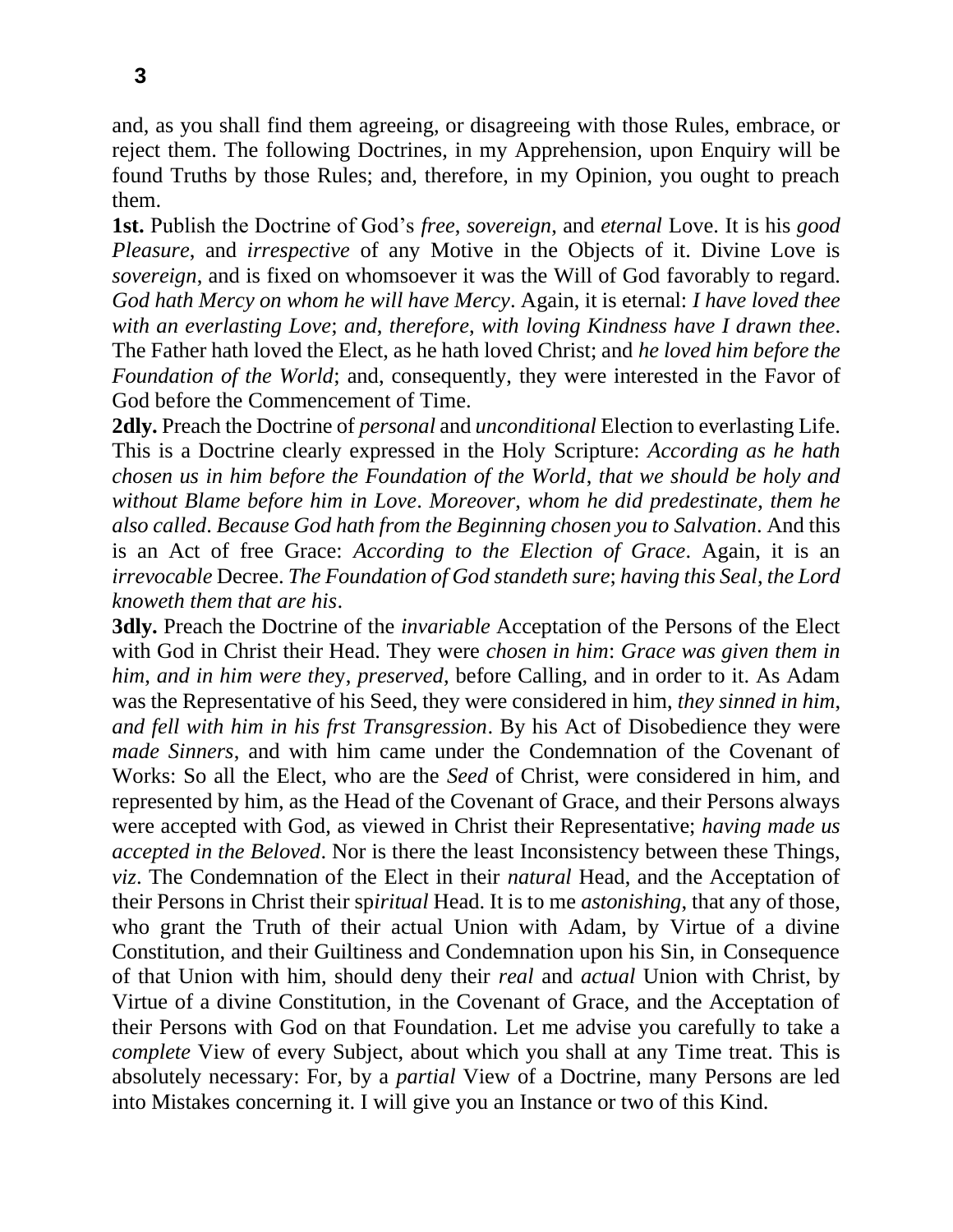Sometimes it is objected to the Doctrine of *absolute* and *unconditional* Election to eternal Life, that, if this is true, then Holiness here is not necessary to Happiness hereafter. If it was considered, that Election Is a Decree to make Men holy in Time, as a *Meetness* for the Enjoyment of Felicity, in Eternity, such an Objection could not, with any Shew of Reason or Justice, be raised against that Doctrine. Again, it is objected to that View which God takes of the Elect in Christ, that it hath a Tendency to make Men easy under a Prevalency of Sin, or to fatter themselves that they are in a fare State, tho' they are under the Dominion of Lust. But, if it was considered, that the Acceptation of the Persons of the Elect in Christ is that Foundation on which Grace is communicated to them, and that without Holiness none can have the least *Evidence* that they are of the Number of those, whole Persons are accepted with God in Christ, a Man must have a very small Degree of Discernment indeed, who is not able to see that such an Objection is *groundless* and *wholly foreign* to the Nature of the Doctrine. That Reasoning is always *false*, in any Science, which proceeds upon a *partial* View of a Subject; and those Consequences, which are drawn from it, have nothing more than the *Appearance* of Weight; in Fact they are mere *Wind* and *Emptiness*: And yet, sometimes *good* and *wise* Men in *popular* Discourse are guilty of this Weakness, and frequently they are so, when discoursing on this important Subject.

Farther, be sure to distinguish well. Without this, you may sometimes fnd yourself at a Loss to answer Objections against the most momentous Doctrines of the Gospel; among which I reckon that of God's *eternal* and *invariable* Love to the Persons of his People. Some will say, if this is true, then God is as well pleased with them, when they neglect their Duty, and sin against him, as he is, when they are obedient to his Commands. In answer to which, you must distinguish between God's Love to *the Persons of his People*, and his *Approbation* or *Disapprobation* of their Actions: Neither of the latter is included in the first; they are both quite of distinct Consideration from it. His Displeasure with their sinful Actions, and the *awful*  Tokens of it, are not at all inconsistent with his invariable Love to their Persons.

**4thly.** Preach the Doctrine of *full* and *proper* Atonement, and Satisfaction for si*n*, by the Death of Christ. Herein you will consider the Origin of it, viz. the *sovereign*  Will of God, which is clearly seen in determining to admit of a Surety. This was not a *Relaxation* of the Law, either in its Commands or Threatening's; but a *Commutation* of Persons, or a Purpose to permit another to take our Obligation upon himself, in order to our Release. Again, it was an Act of *Sovereignty* in God to appoint and provide this Surety for us. Besides, you must shew who this Surety is: That he is the Son of God, and truly Divine, the Father's Equal in every Perfection: *The Brightness of his Glory*, *and the express Image of his Person*: *In the Form of God*; and that *he thought it no Robbery to be equal with God*: That he is truly Man, of the same Nature with us, but absolutely free from that moral Impurity which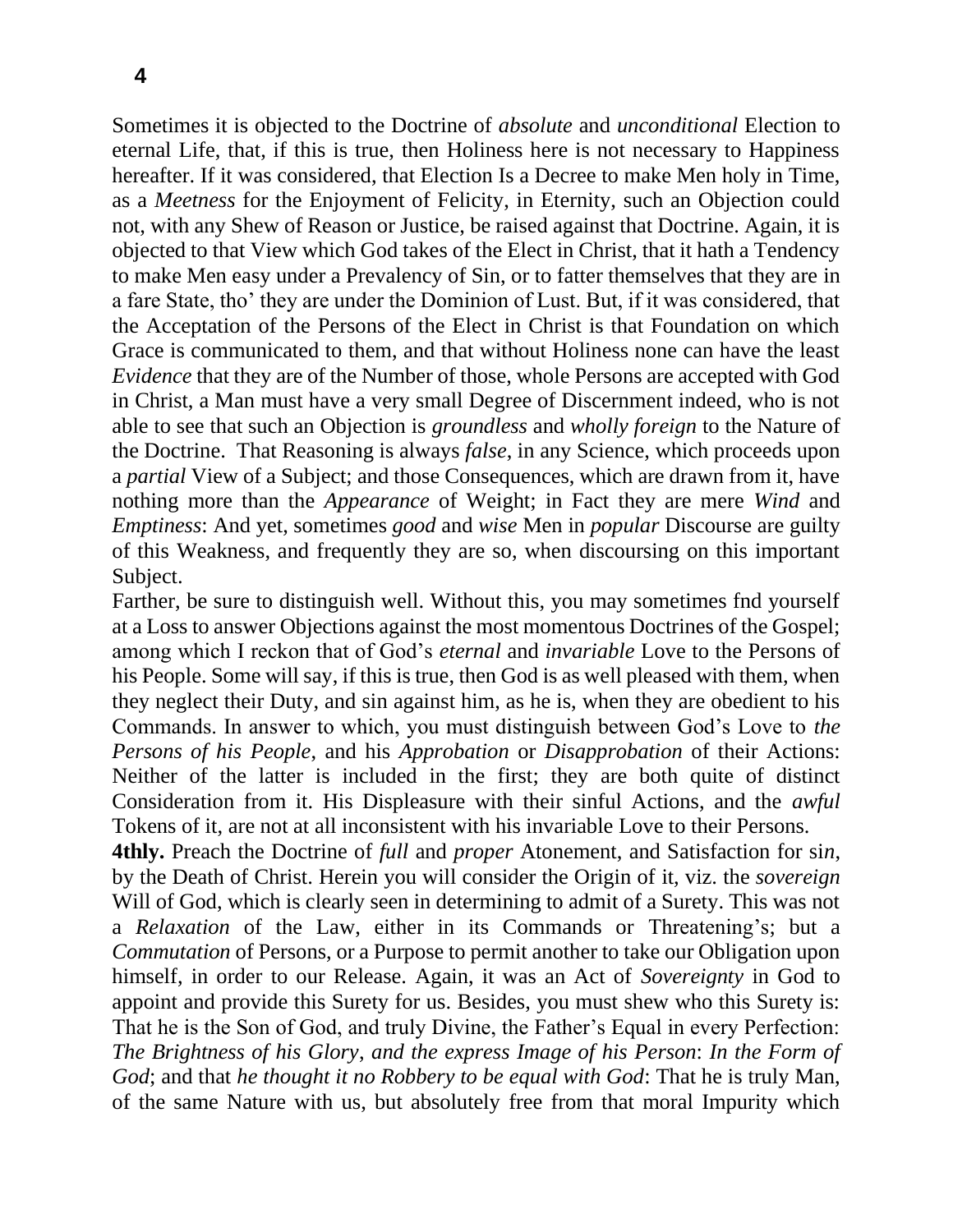attends us: That he took *real* Flesh, but only *the Likeness of sinful Flesh*: Moreover, that he is God and Man united.

This is one eminent Branch of the Mystery of Godliness. *Without Controversy*, *great is the Mystery of Godliness*. *God was manifest in the Flesh*. *The Word was made Flesh*, *and dwelt among us*. You must shew his Coming under the Law, in order to our Redemption from it, as a Covenant. *When the Fulness of the Time was come*, *God sent forth his Son*, *made of a Woman*, *made under the Law*, *to redeem them who were under the Law*. You will observe, that, as he came under the Law for us, our Crimes were imputed to him. *All we*, *like Sheep*, *have gone astray*: *The Lord hath laid on him the Iniquity of us all*. *He who knew no Sin was made Sin for us*. *He bore our Sins in his own Body on the Tree*. As we are made righteous by the Imputation of Christ's Obedience to us, who in ourselves are unrighteous, so he was made Sin by the Imputation of our Sins to him, who in himself was absolutely spotless and innocent. Farther, you will observe, that he was made a Curse: *Christ hath redeemed us from the Curse of the Law*, *being made a Curse for us*. God drew all the *keenlypointed* Arrows of his Law, and directed them against our Surety; they penetrated deeply into his Breast, and gave him Wounds inexpressible. And I think that you must necessarily discern, that he endured the Wrath and Vengeance of God, unto which we were obnoxious in Consequence of Sin. *Awake*, *O Sword*, *against my Shepherd*, *and against the Man that is my Fellow*; *smite the Shepherd*, was the awful Language of the Father in the Character of a Judge, punishing our Sins in the Person of Christ our Surety.

This Doctrine will lead you to treat of the Covenant of Grace, wherein this *amazing*  Transaction was agreed on and settled between the Divine Father and the Eternal Son. And from hence I am persuaded that you must conclude, that Sin is expiated, *Transgression finished*, *and Sin made an End of*, as to its Guilt: That the Curse of the Law is removed, or the Persons of God's People are delivered from it: That there is *no Fury in God* against them; but that *he is pacified towards them for all that they have done*. For, *Peace is made by the Blood of Christ's Cross*: And *we*, *being justified by his Blood*, *shall be saved from Wrath thro' him*. Satisfaction was given both to Law and Justice for all our Sins by the Death of Christ; and, therefore, Reconciliation is a *necessary* and *immediate* Effect of his Death. From hence it evidently follows, that the Death of Christ could not be of universal Extent. *He who shall undertake to prove*, *that Christ made Satisfaction for the Sins of no Man*, *if be died for all Men*, *will have a very easy Task before him*. Nor do any of those, that understand themselves, believe the Doctrine of proper and full Satisfaction for Sin by the Sufferings of Christ, who embrace the Opinion of the universal Extent of his Death. It is impossible that they should so do, tho' they speak of his *Atonement*, *Ransom*, and *Satisfaction*, whereby they sometimes deceive and impose upon the *Unwary*.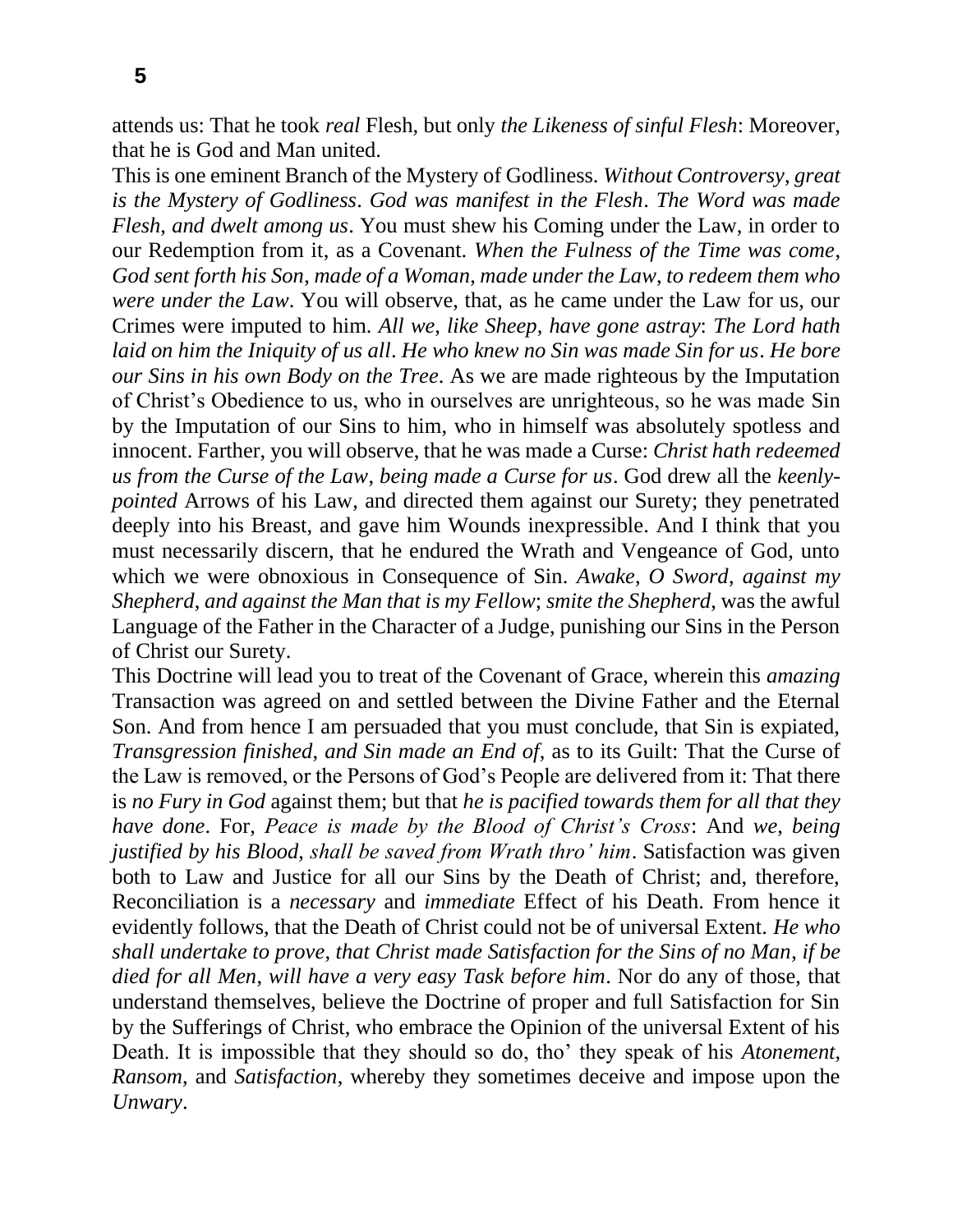My Brother, let me advise you to study thoroughly this important Article of the Christian Faith: Make yourself Master of the Objections of the *Socinians* against it, and learn to answer them solidly; and then you will have nothing to fear from some others, whole Sentiments in this Point *have no final Affinity with theirs*, how much soever they pretend to be their Adversaries on this weighty Subject. By a close Enquiry into this Doctrine, you will obtain a clear View of the *sovereign* Grace and Mercy, Wisdom, Holiness, and *inflexible* Justice of God, as displayed in our Salvation, and such a Prospect of the Harmony of all the Attributes of God therein, as will fll your Soul with Delight and Astonishment, and will be an *unshaken*  Foundation of your Hope, in the *darkest* and *most trying Seasons*, you may meet withal in your Christian Race: Which are very sufficient Reasons to engage you unto an *assiduous* Study of this *momentous* Doctrine of our holy Religion, and to cause you to use your *utmost Efforts* to defend it, by whomsoever it is opposed.

**5thly.** Preach the Doctrine of Justification by the Righteousness of Christ. In treating on this Subject, it will be needful to shew, that Christ was not a *proper* Subject of the Covenant of Works on his own Account. His human Nature, tho' in Union with the Son of God, is, and ever will be, under a Law; that necessarily results from the Dependence of it upon, and its Relation unto God, as a Creature. The Angels are under a Law. The Saints in Heaven are under a Law, and eternally will be so; for it is impossible, that any Creature should not be in a State of Subjection to the Will of God; and the divine Will is a Law, and everlastingly binding on the Creature. This is inseparable from the Relation which is between God and the Creature. The Covenant of Works is *more than a Law*; it is a Law with Sanction, it promises Life on condition of Obedience, and threatens Death in case of Disobedience. Now, as Christ was God as well as Man, it was incompatible with the Dignity of his Person to come under the Obligation of the Covenant of Works on his own Account. Besides, as he was not a natural Descendant of *Adam*, nor related to him, as a Member, whom he represented, he could not have any Concern with that Covenant, which was made with him as the Head of all who naturally descend from him, but by a special Constitution and Appointment of God, for Ends not respecting himself, but others. These Things will enable you to answer the most *plausible* Objection against the Doctrine under Consideration, *viz*. that Christ stood obliged to fulfill the Law for himself, and, therefore, could not fulfil it for others: Also hence you will be furnished with an *irrefragable* Argument in favor of this glorious Truth. For, if it is true, that Christ could not come under the Covenant of Works on his own Account, then it evidently follows, that his becoming a Subject of that Covenant was for others, and his Obedience to the Terms of it is intended for the Benefit and Advantage of others.

Again, his Righteousness is accepted of the Father for his People, and is by him imputed to them. Farther, they are justified therein, and thereby are *made Heirs*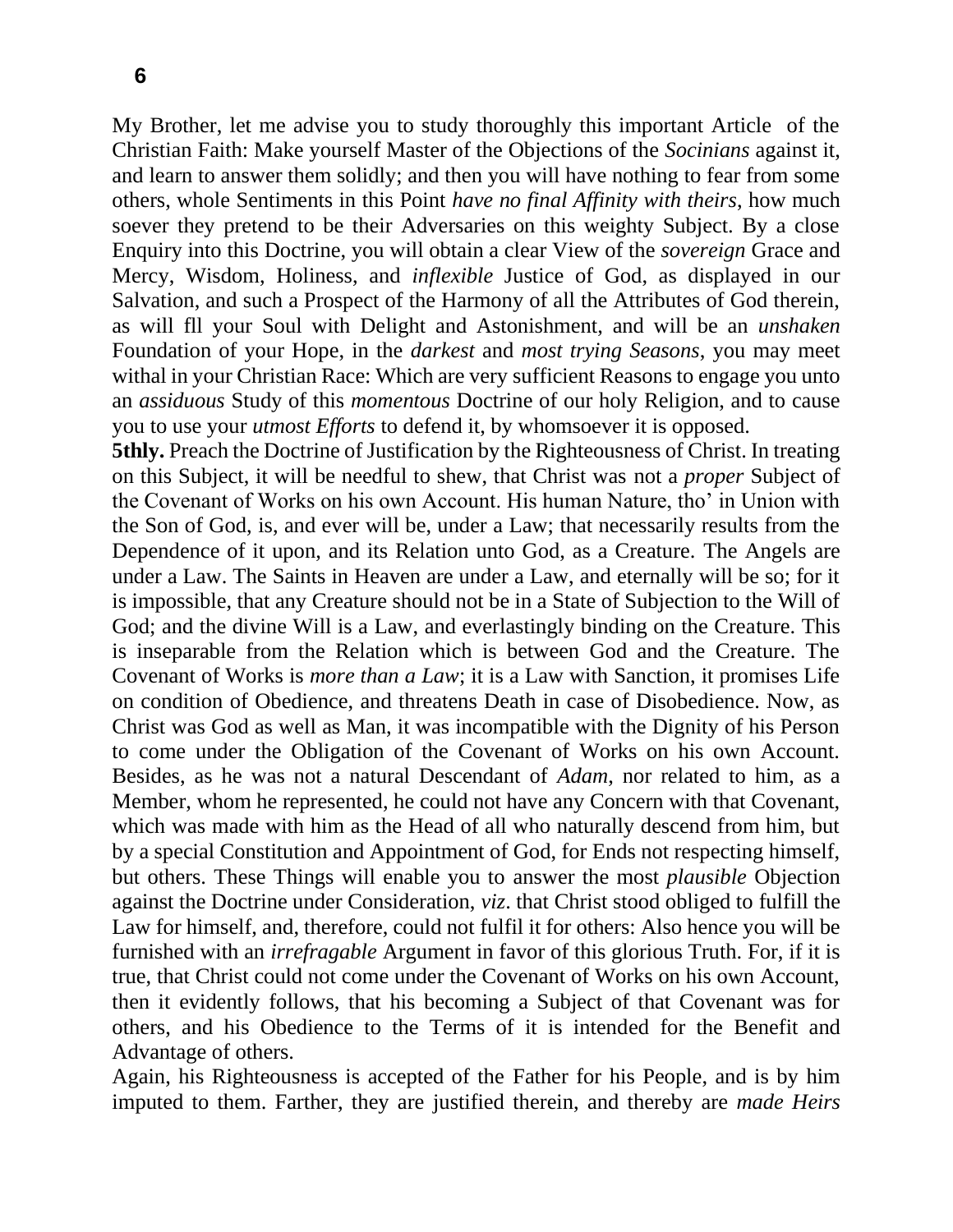*according to the Hope of eternal Life*. Once more, you must shew, that the Law is *magnified and made honorable* by Christ's Subjection to it, and his Fulfilling of it. And that, therefore, the Wisdom and Righteousness of God, as well as his rich Grace and Mercy, illustriously shine in this most admirable Constitution.

**6thly.** Preach the Doctrine of the efficacious Grace of God. Here you must shew the Necessity of Regeneration, which will lead you to treat of the Depravity of our Nature. Two Things are true of us all in a natural State: One is, that we cannot come to Christ: The other is, that we will not come to him. Say some, *our Cannot consists in a Will-not*; but it is a very great Mistake; they are distinct Things, and not the same. We cannot, as we are destitute of a Principle of Life; and we will not, as we are the Subjects of vicious Habits, which determine us against such an Act. I am sorry to fnd any to confound Things that are so manifestly distinct, with a View to give Countenance to what may with far less Danger be given up, than that of our natural Inability to act Faith on Christ. What Opinion soever requires the Denial of our Want of Power to believe to support it, ought eternally to sink; for true it is, we are *dead*, and cannot act spiritually, no, *not in the least Degree*.

Again, you must shew, that the Grace of God is the sole and *effectual* Cause of our Regeneration: That it is the *sole* Cause of it: That Men do not, nor can, prepare themselves for it: That the Grace of Regeneration is not given to any on Conditions, or because of ft Dispositions and Qualifications in them for it: And that the Production of Holiness in us is without the Concurrence of our Will with the Grace of God. Besides, you are to shew the Efficacy of the Grace of God. That, as Light sprang up into Existence in the old Creation upon God's saying, *Let there be Light*, so in the new Creation spiritual Light rises into Being in our dark Minds immediately upon God's willing it to be. As Grace in us is a Principle of new Life, the divine Infuence to give it Existence must necessarily be effectual unto its Production: For God can never attempt what he is not able to affect. He wills not to do all he is able to perform; but he *always* and *infallibly* accomplishes what he designs: If *he will work*, *none shall let*. He *takes away the Heart of Stone out of our Flesh*, *and gives us an Heart of Flesh*. We are made *willing in the Day of his Power*. And *we are his Workmanship*, *created in Christ Jesus unto good Works*. We *make not ourselves to differ. Faith is not of ourselves, it is the Gift of God*. And it is *Gad that worketh in us*, *both to will*, *and to do*, *of his good Pleasure*.

**7thly.** Preach the sweet, glorious, and important Doctrine of the final Perseverance of the Saints. The Arguments are many, by which this precious Truth may be established, besides direct scriptural Proofs of it, viz. God's unchangeable and inseparable Love. His unalterable Purpose. *His Counsel shall stand*, *and he will do all his Pleasure*. That sufficient Provision of Grace, which he hath made in the Covenant of Grace, in order to it, which *is all our Salvation and all our Desire*. His Relations unto his People. He is their Father, for he *hath predestinated them to the*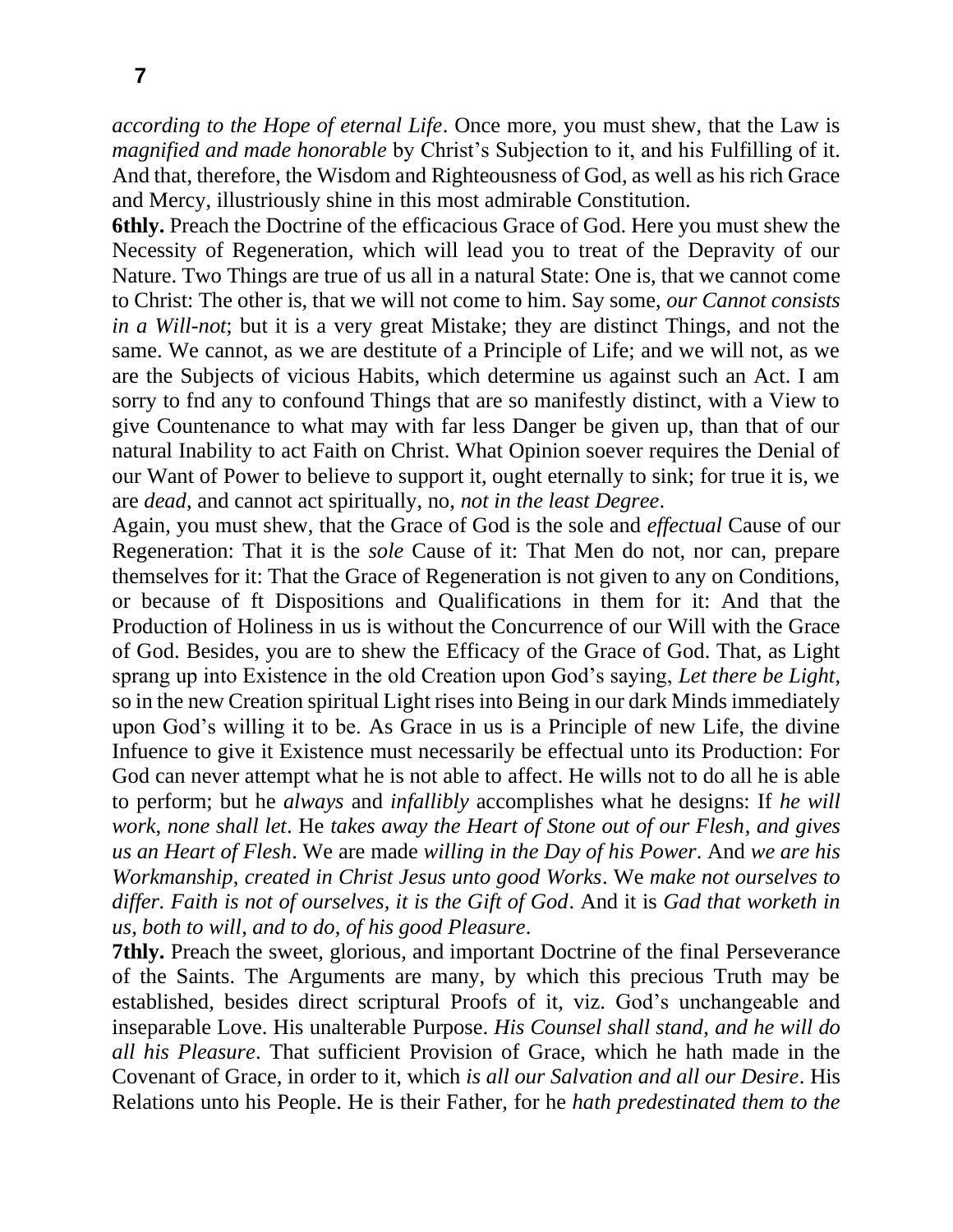*Adoption of Children by Jesus Christ to himself*. And, *because they are Sons*, *he sends forth the Spirit of his Son into their Hearts*. *Being Sons*, *they are Heirs*, *Heirs of God*, *and Joint-Heirs with Christ*. God stands in a *conjugal* Relation to them. *Their Maker is their Husband*. He hath *betrothed them to himself for ever*. Again, their Union with Christ is a strong Argument in Favor of this Doctrine. He is their Head, and they are his Members: *Of his Flesh*, *and of his Bones*. Besides, they are his Purchase: *They are not their own*, *they are bought with a Price*, which Price is the Blood of Christ. They are *redeemed*, *not with Silver and Gold*, *as with those corruptible Things*; *but with the precious Blood of Christ*. Those whom he hath purchased, at such Expense, he will never lore, if all the Power he is possessed of is sufficient to preserve them safe. Moreover, they are justified by his Blood and Righteousness: And Justification gives a Right unto, and certainly will be succeeded by Glory. *Whom he justified*, *them he also glorified*. Farther, the In-dwelling of the Spirit in Believers secures their Perseverance. *I will pray the Father*, *and he flail give you another Comforter*, *that he may abide with you forever*. *He is in the Saints as a Well of Water*, *springing up into everlasting Life*. And direct Scriptural Proofs of this comfortable Doctrine are many.

*The Righteous shall hold on his Way*, *and he that hath clean Hands shall grow stronger and stronger*. *They that trust in the Lord shall be as Mount Zion*, *that can never be moved*. *He hath said*, *1 will never leave thee*, *nor forsake thee*. *And they shall not depart from me*. The *Lord will give Grace and Glory*. *And this is the Will of him that sent me*, *that whosoever seeth the Son*, *and believeth on him*, *might not perish*, *but have everlasting Life*. *My Sheep hear my Voice*, *and I know them*; *they follow me*; *l give to them eternal Life*; *they shall never perish*, *neither shall any pluck them out of my Hand*. *My Father*, *which gave them me*, *is greater than all*; *and none is able to pluck them out of my Father's Hand*. These Testimonies abundantly confirm the important Truth of the final Happiness of Believers. You will observe, that it is not intended, that in no Instance Sin shall gain a Prevalency in and over them: And that it is not designed, that God will not correct his disobedient Children; *but that he will not kill them*, as one observes. That he will humble and bring them to a Sense of their Duty again, either when a *Stupor* seizes them, or Sin prevails and breaks forth in them. That *he will heal their Backslidings*, *and love them freely*, *and not turn away from them to do them good*. And, therefore, they have the firmest Ground for a holy Confidence, in all their Conflicts, Trials, Temptations, and Distress of Soul, *that be who hath begun a good Work in them will perform it until the Day of Christ*. The *Lord will not forsake the Work of his own Hand*; *but perfect that which concerneth his Saints*.

If you try these Doctrines by the *Criterions* beforementioned, I think that you will easily, plainly, and fully discover, that they are the Doctrines of *the true Grace of God*. They certainly are calculated to exalt and enhance the Glory of divine Grace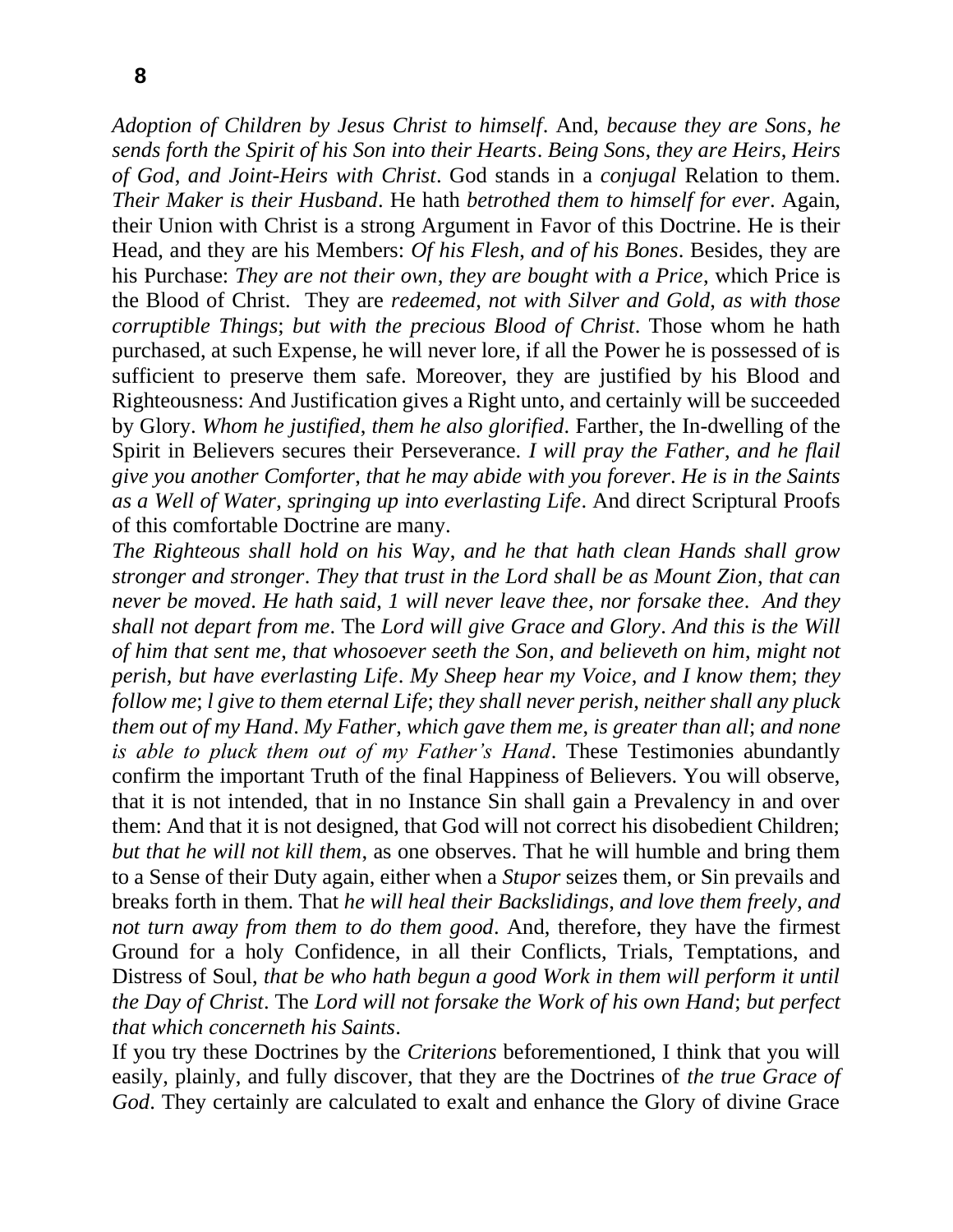in the Business of our Salvation. And they are wifely designed to *hide Pride from Man*, and to *exclude all Boasting* in him. Besides, these Sentiments are calculated to vindicate the Holiness, Righteousness, and Justice of God, in our Recovery and Salvation. Moreover, they are a solid and

immoveable Ground of *strong Consolation to all who have fled for Refuge to lay hold on the Hope set before them*. Once more, they are Doctrines *according to Godliness*. A Scheme of Principles suited to ingenerate and maintain in the Minds of all those, whose Comfort is in them intended, Love to God, a holy Reverence of him, and most fervent Desires to obey and serve him in all Things. It is only the Want of an Acquaintance with their Nature, and the Prevalence of a legal Disposition in the Minds of Men, with a secret Love of Sin, how much soever they are filled with Terrors on account of it, which can cause them to entertain a contrary Opinion of these Doctrines. Such, who have any Experience of their Sweetness and Power, *are taught by them to deny all Ungodliness and worldly Lusts*, *and to live soberly*, *righteously*, *and godly in this present World*.

Some Persons seem unwilling that these Doctrines should be preached, at least they don't approve of their being much insisted on. They will do well to consider, whether Heaven is likely to be an agreeable Place to them, or no: For there the Grace of God and the Glory of Christ are the *principal Subjects* the Minds of Men will be entertained withal unto Eternity: And, therefore, those, who don't now like to hear much said of there glorious Subjects, give but small Evidence of a Meetness for the heavenly State. Some, it may be, will say to you, it is most profitable to treat on practical Subjects chiefly, and to shew the Necessity of Holiness. This you ought by no Means to neglect; but, if you recommend the Practice of Duty upon an *evangelical*  Foundation, and clearly shew what *true* Holiness is, and how it differs from *mere*  Morality, I am greatly mistaken, if your Discourses of that Kind will meet with a *more cool* Reception from any, than from such sort of Persons.

Consider, my beloved Brother, you are shortly to appear before *the Judgment-Seat of Christ*: Let me, therefore, intreat you closely to examine what Doctrine God hath revealed, and preach it, yea preach it boldly, *whether Men will hear*, *or whether they will forbear*. If you do not, how will you be able to look our dear Lord Jesus in the Face?

**Secondly.** *Be instant in Season*, *out of Season*. You must abide and continue in this Labor, although you may meet with many Difficulties, Discouragements, and much Opposition in it: You must not think of quitting this Service, either on account of Reproaches cast on you by Enemies, or because you may be neglected by Friends. None of these Things should move you. Nor must you ever propose to disengage yourself from this Work by Views of secular Advantage, what Offers of that Kind soever may at any Time present. You ought to be diligent in this Service, and endeavor to be ready for it, at all Opportunities, and on all Occasions: *In Season*, *i*.*e*.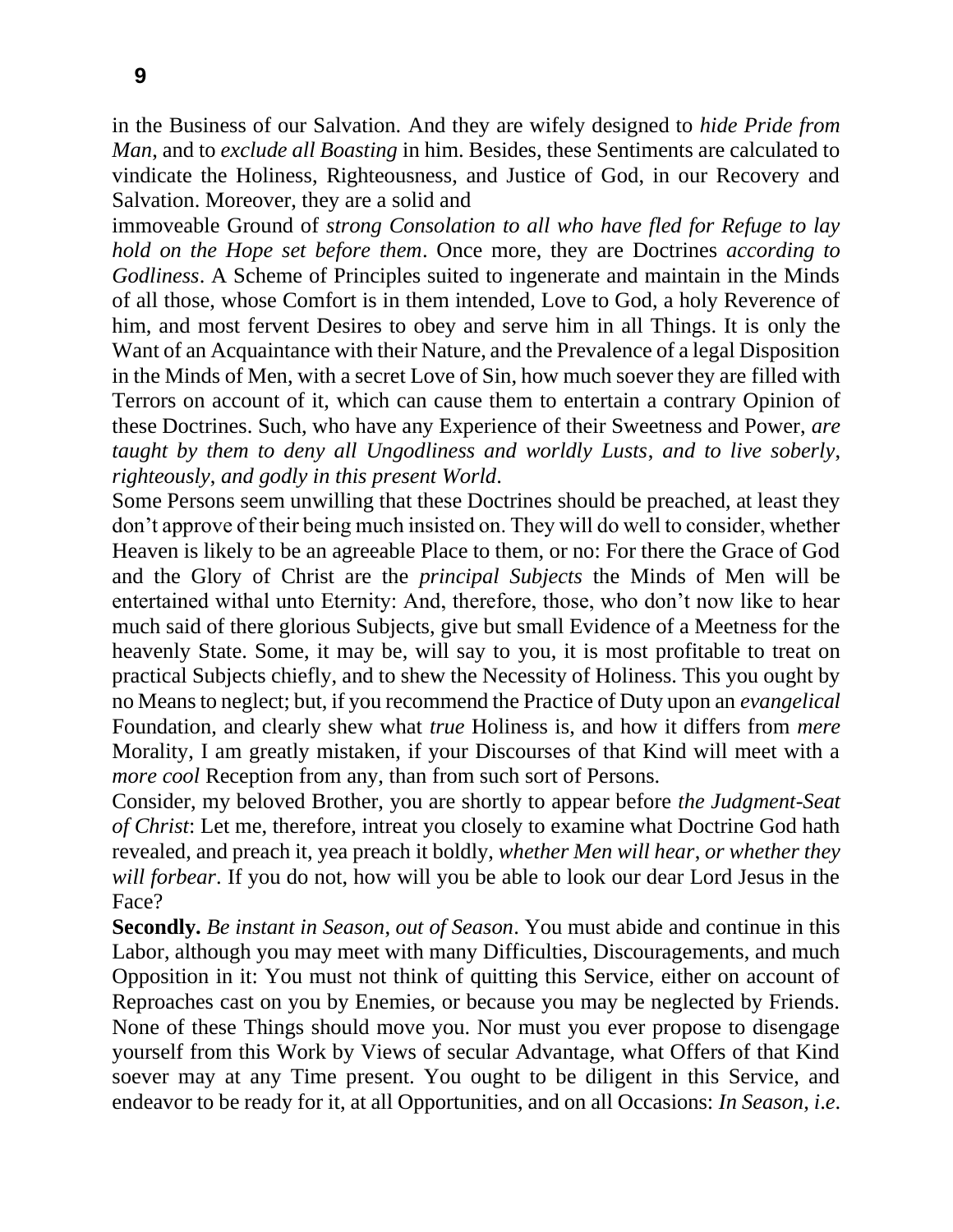*on* the Lord's Days, which are stated Times for the Worship of God, and the Instruction and Edification of the Church: *Out of Season*, that is to say, you must labor to prepare for, and be willing to exercise your ministerial Talents, as often as the Church shall require you, whose Servant you are. If they have an Ear to hear, it will be your Duty to speak to them of the Things of God, as well out of as in Season: For the Gift of Preaching is bestowed upon you for their Sakes, and they have a Right to expect you to exercise it on every suitable Occasion, and you stand obliged to comply with their Desire in this Matter, as far as you are able.

**Thirdly.** *Reprove*. Two Things are signified by this Word,  $(\epsilon \lambda \epsilon \gamma \chi \omega)$ , *viz.* to convince by Reasoning, and to give Reproof. You are *set for the Defense of the Gospel*, and it is your Business to vindicate the Truth of it, *by just* and *solid* Reasoning, in order to the Conviction of the Opposers of it. And herein it will be proper to proceed after this Manner.

**1.** Endeavour clearly to prove one Principle, which makes way for and leads on unto other Principles, and from which they follow. This Method is observed punctually by the Apostle *Paul* in his Epistle to *the Romans*. That Epistle is *argumentative*, and the Reasoning in it is clear, regular, and nervous.

**2.** You must shew how those Principles, which you design to establish, result from or follow upon that Doctrine; whereof evident Proof is already given.

**3.** It will be expected of you to answer Objections. In doing which you must observe what *Fallacy* is in them, and labor to make that plain, which will be a sufficient Refutation of them. And, if there is no Fallacy in them, then your Business will be to shew, that in Fact they are no Objections to that Truth, which you are engaged in the Vindication of, but consistent with it.

**4.** Let your Proofs of a Doctrine be clear Testimonies of Scripture. By which I do not mean, that the Proposition you intend to prove, must be in so many and in such a Form of Words found in the Scripture; but that the sense of that Proposition is agreeable to the Word of God. Give me leave to instance in two or three Things.

And, 1*st*, God is one and three, one essentially, and three personally. *2dly*, We are justified by the Righteousness of Christ imputed to us. *3dly*, The Persons of the Elect were always accepted with God in Christ their Head. Neither of there is syllabically found in Scripture; but the Sense of each is plainly scriptural. Some who allow the two former dispute the Truth of the third, and object to it, because it is not syllabically contained in Scripture with just the same Propriety, and no more, as the *Anti-trinitarians* object to the Doctrine of the Trinity, because in Terms that Doctrine is not expressed in Scripture. This Method of arguing, how much soever it may be agreeable to some People, is *very weak*, and concludes *nothing at all*. For it is Thought, that is to be proved from Scripture; and, unto the Confirmation of that, it is not necessary that the Terms, wherein it is expressed, should be there found. Again, you must reprove the Haughtiness, disingenuity, and Impertinence of the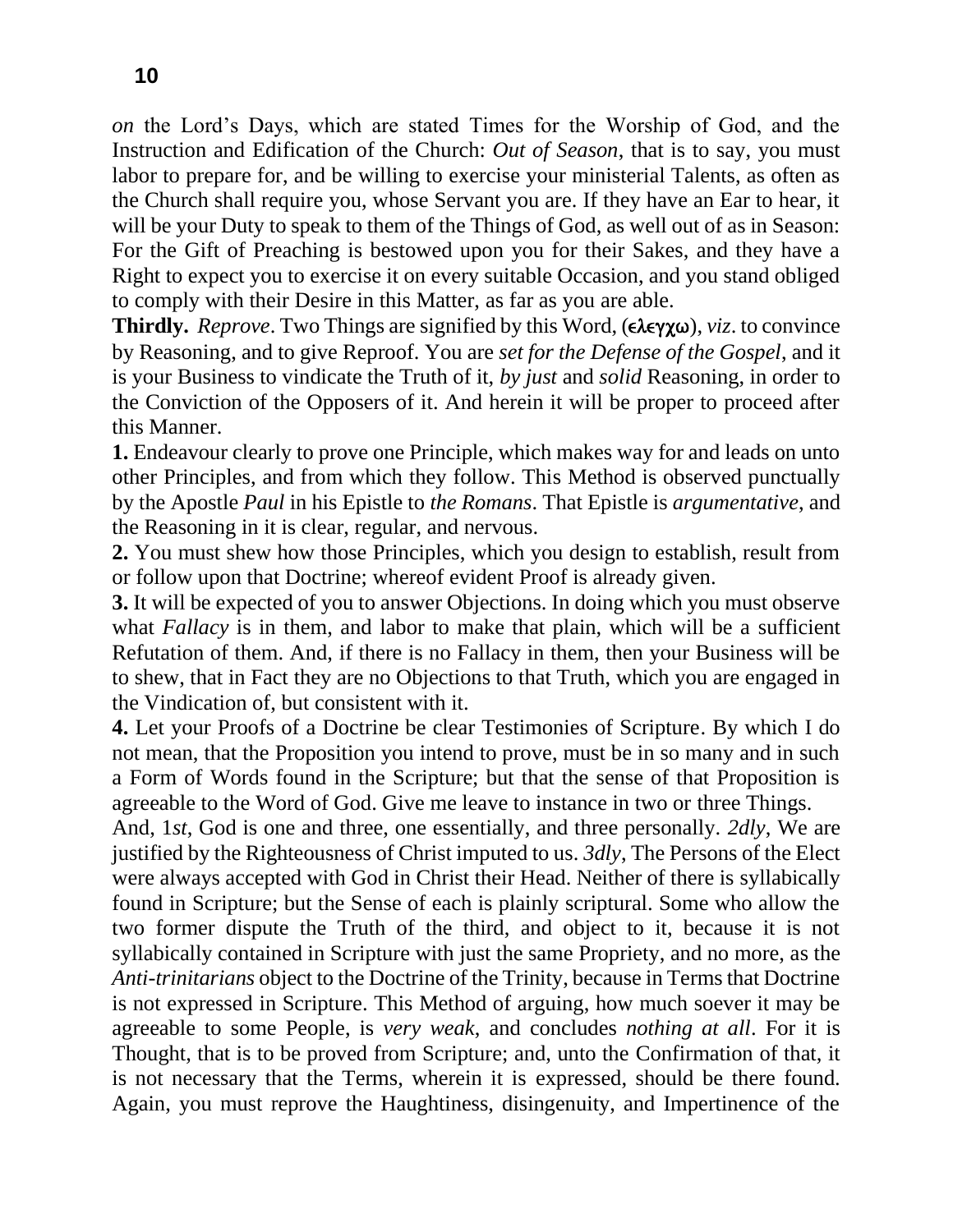Enemies of the Gospel. Many such there are; and that Contempt and Reproach, which they frequently cast on sacred Truth, call for *severe* Reproof.

**Fourthly.** *Rebuke*. This is a Part of our Work which it is necessary for us to attend unto, though to ourselves it is not so pleasing as some other Parts of it. My Brother decline not to preach the Law, to open and explain it, deliver the whole Doctrine of it. Shew what it commands of Men, of all Men. Set before your Hearers that Misery which it threatens for a Violation of its Precepts: And shew the Equity and Justice of that Constitution. Never be afraid of being accounted and called by some, in a way of Reproach, for that Reason, a *legal* Preacher. *He who preaches the Gospel*, *also ought to preach the Law*. Follow you the Example of your *great Master* in this Matter, who explained the Law, and vindicated it from the *false* Glosses put upon it by the *Jews*, in his excellent Sermon *on the Mount*. Imitate the Apostle *Paul*, who in his *Epistles* delivers the Matter of the Law, as well as the glorious Truths of the Gospel; and proves the Equity and Justice of that Constitution, according to which all Men are obnoxious to eternal Death and Misery for having acted contrary to it. You must not consult the *Taste* and *Choice* of Men. Many, who are in the most deplorable Condition, love to have *smooth Things* declared unto them, and to have *Pillows* placed under their Armholes, wherein you can't gratify them, but at your own *Peril*. You must endeavor to be a *Boanerges*, *a Son of Thunder*, to Sinners of all Sorts.

The Manner of the Spirit's Work on the Hearts of Men, if you attend unto it, will happily guide you to fulfill this Part of your Charge. He directs the Arrows of the Law into the Heart of a poor Sinner, and then applies the precious *Balm* of the Covenant to heal the Wounds he has given. Besides it is proper to acquaint Believers, as much as in you lies, with the Nature of the Covenant of Works, and with their Misery, according to that legal Constitution, in order to excite in them Gratitude and Praise to God, for that great Salvation, which they obtain thro' *Jesus Christ*. It will be of Service to the Heirs of Heaven to be well informed of Hell, and of the Nature of *infernal* Misery, unto which their numerous Sins, and the Corruption of their Hearts, so justly rendered them obnoxious. Farther, it will be your Business to rebuke the *Remiss*, *Negligent*, *and Scandalous*. And also you may find it necessary sometimes to rebuke sharply erring Persons, *that they may be found in the Faith*. **Fifthly.** *Exhort*. The Word signifies to comfort, as well as exhort,  $(\pi \alpha \alpha \alpha \lambda \epsilon \omega)$ .

**1st.** You must comfort *the Mourners in Zion*, by proposing to their Consideration the sweet Promises and precious Truths of the Gospel. Many under a spiritual Conviction of their Sin and Danger are afraid, that their Salvation is impossible. Shew such, that *all Things are possible with God*: That the Salvation of Sinners, even of *the Chief* of Sinners, is not contrary to his Nature: That it is not contrary to his Will, nor at all inconsistent with his Law and Justice, on the Foundation of Christ's Obedience and Sacrifice: That, therefore, they have no Reason to conclude,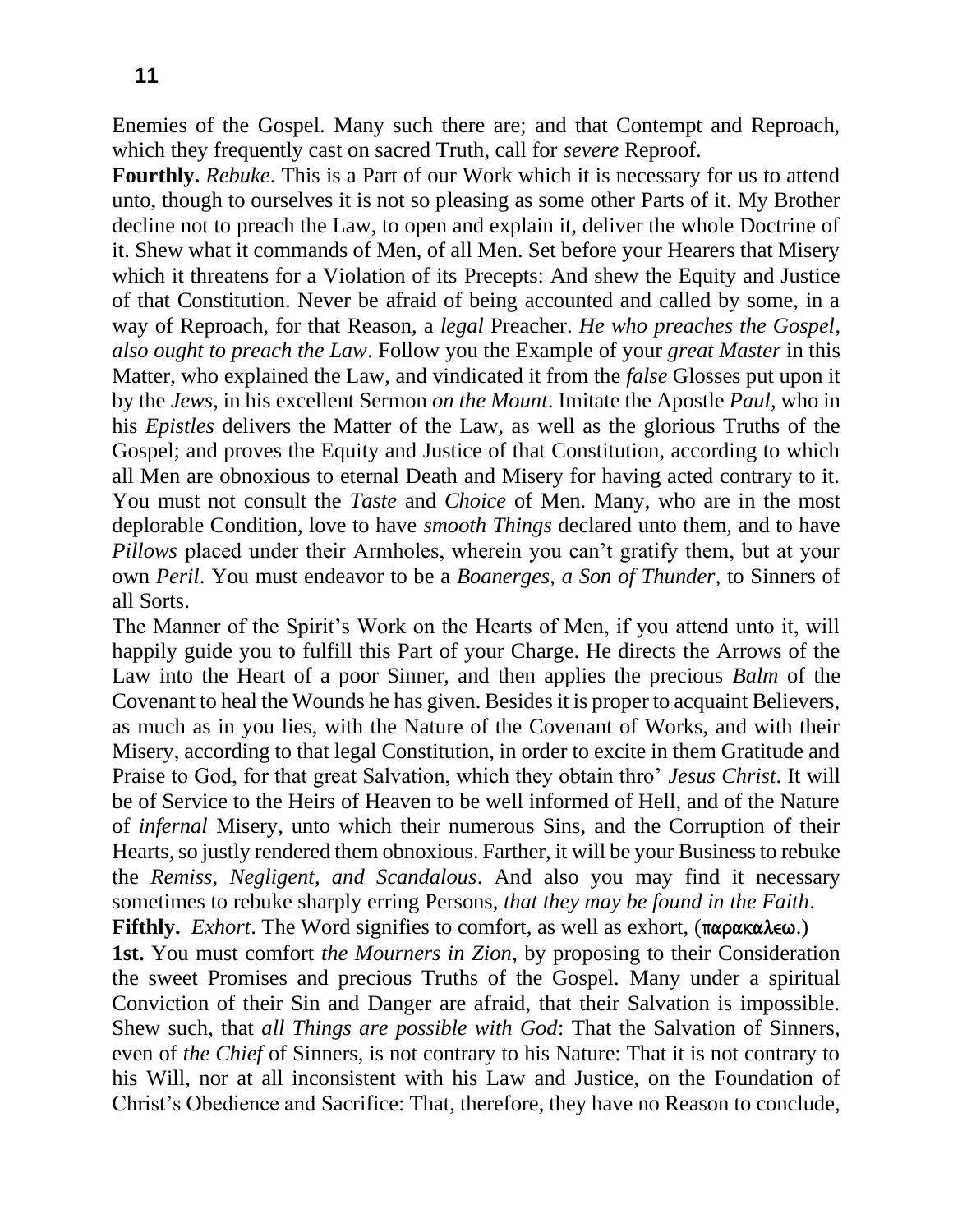that their Salvation is an impossible Thing, tho' their Guilt is great, and their Corruptions *strong* and *raging*. Again, you must comfort the Tempted. Shew such, how the People of God have been tempted, and those Effects which Temptations have sometimes produced in them: And that *no Temptation shall overtake them*, *but what is common to Men*: *That God will find a Way for their Escape*, *that they may be able to bear it*: That no Danger attends their Temptation, so long as they consider and oppose it as such: And that the prevalent Intercession of Christ will secure their Faith in the greater *Winnowing's* they may meet with from Satan, the Enemy of their Souls. *I have prayed for thee*, *that thy Faith fail not*.

Farther, you must comfort the Afflicted. *Affliction is not joyous*, *but grievous*, *tho' it yields the peaceable* Fruits *of Righteousness*, to the Saints under a divine Blessing. Believers are sometimes *weary and ready to faint in their Minds*, *when* pressing Difficulties and Trials are upon them: And, therefore, they have Need of a reviving Cordial to cheer their *drooping* Spirits. Shew them in this Circumstance, that *many are the Afflictions of the Righteous*; *but the Lord delivereth him out of them all*: That they are Fruits of paternal Love, and not Effects of vindictive Wrath: That they are intended for their Advantage, and shall certainly terminate in their Good: For *all Things work together for Good to them who love God*, *and are the Called according to his Purpose*.

Moreover, you must comfort such as are in Distress, under Darkness and Desertion. Shew them, that the *Children of Light*, *sometimes walk in Darkness*, and have *no Light* of Comfort and Joy, for a Season: And that, therefore, it is no other than a Temptation to think, that, because at present they enjoy not the *Light of God's Countenance*, they are not the Objects of his Love. Encourage them to wait for the Lord, yea to wait *patiently* for him. Shew them, that the Lord *rests in Love*: And that, tho' his Dispensations towards them vary, no Change occurs to his Affection unto their Persons. I add, you must endeavor to comfort the Saints, who mourn under the heavy Weight of the Body of Sin. Sometimes they are tempted to think, that *their Spot is not the Spot of God's Children*, upon a View of the *Plague of their Hearts*: That surely there can't be *true Grace*, where there is so *much Corruption*. Shew such, that it is proper to a Principle of Grace to *discern* the *evil Nature* of Sin, to *loath* and *oppose* it, *as Sin*. And, that where Sin, as Sin, is opposed, and its Destruction desired and fought after, there it hath lost its Dominion, tho' it *swells*, *rages*, and ever so violently exerts itself: That tho' their Conflicts with their Lusts may *be sharp*, their Victory is *sure* in the End. Let them but continue fighting, and they will certainly be Conquerors. Once more, you must endeavor to comfort convinced, mourning Backsliders. Encourage and promote in them Sorrow for their Miscarriages; but labor to confirm their Faith, and renew their Joy, with all *Meekness*  and Compassion to their distressed Souls, *considering yourself*, *left you also be tempted*. This is a very necessary Consideration for us all. Let the *best Man in the*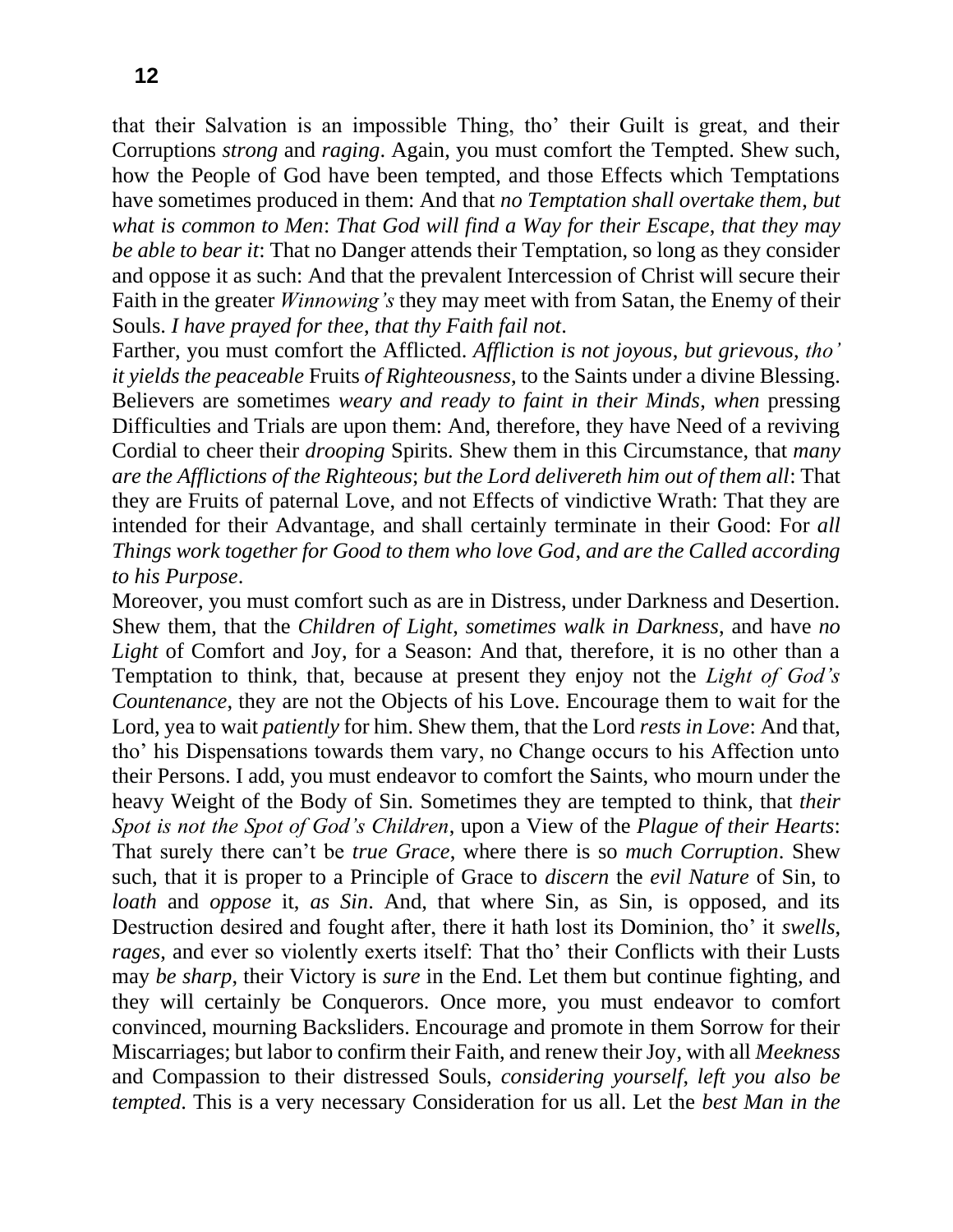*World be but tempted*, and left to himself, and he will fall an *easy* Prey to the Temptation, *be it what it will*.

But permit me to observe to you, that it will not always be safe for you to attend to this Part of your Charge, *merely* in a *Common-Place Way*: You must carefully consider and observe the Nature of that Trouble which Men are under; whether it is *spiritual*, or *legal* only; whether it springs from a pressing Sense of Guilt and of its Demerit only, or whether it arises from a *spiritual* Principle in the Mind. If it doth, it will be attended with an Hatred of Sin in itself, and a strong Desire of Freedom from the Prevalence, Power, and Being of it. Where you cannot discover some genuine Acting's of this Principle, you must not apply those excellent Rules, which are prescribed in *casuistical* Writings, for comforting afflicted Consciences, for, if you do, you will not profit; but it may greatly prejudice the Souls of Men, and occasion them to think, that their Case is fare, when in Fact it is not so. And, on the other Hand, you must be very *cautious*, that you use no spiritually-mourning Soul with *Severity*, *Slight*, *and Neglect*; if you should, you will *make the Hearts of such sad*, *whom the Lord would not have made sad*. If you would be *as God's Mouth*, *you must separate the Precious from the Vile*. This Part of your Work

is attended with great Difficulty, and *much Skill* is required unto a proper Discharge of it. By a diligent Study of the Word of God, and a strict Observation of your own Heart, in Seasons of Temptation, Affliction, Trouble, and Darkness, you will be best qualified for comforting *Zion's Mourners*.

The *Book of Psalms* is a rich Treasury of spiritual Experience; and, therefore, I would advise you to study that Book closely. From thence you may learn, what Temptations, Troubles, and Distresses, sometimes attend the Saints; what Vicissitudes they pass under; what is the Matter of their Support; how they are relieved, encouraged, delivered, and filled with triumphant Joy, in the Issue. And, therefore, hereby you will become capable of administering Comfort to such as have a clear Title to Gospel- Encouragement, but, thro' a Variety of Causes, are most backward in receiving it. The Care of such will require your greatest Tenderness, and the Exercise of your utmost Skill, as a *Son of Consolation*, to give them Relief under their Distress.

**2dly.** You must *exhort*. Men in general you must exhort to shun the Practice of Sin, and to avoid all Occasions of it: And put them on the Practice of Duty. Exhort them to read the Scripture; and exhort them to Prayer, which is a Part of natural Religion, and a Duty incumbent on all Men. Exhort them to hear the Word of God preached; this is also their Duty: For the Gospel justly demands the Attention of every Man, how much soever it is neglected and despised by the Generality of Mankind thro' the Blindness and Prejudice of their Minds. Again, you must exhort the Saints to decline every evil Way and Work; to practice every Duty in every Relation and Capacity, Providence places them in. Be sure that you do this in an *evangelical*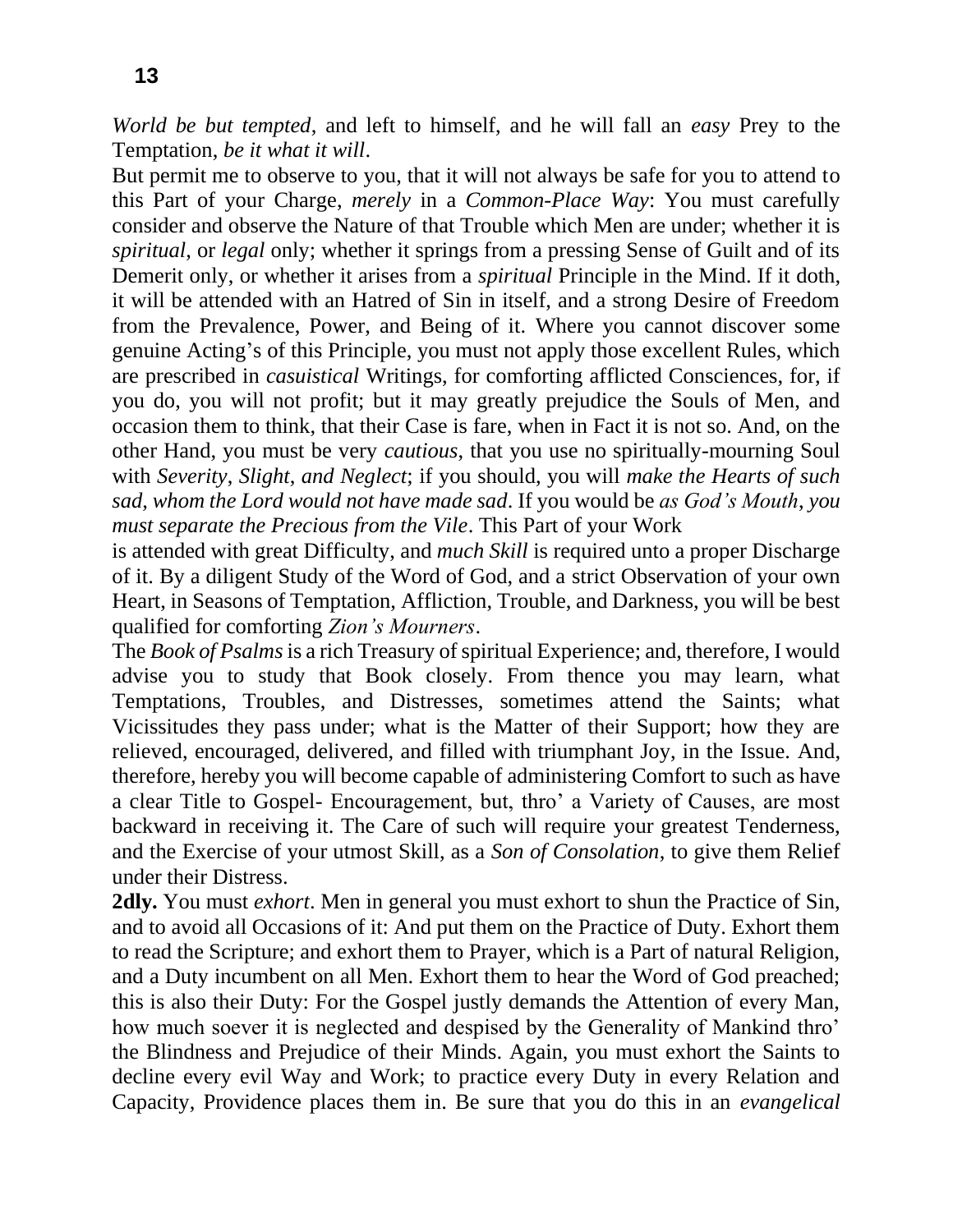Manner. Never content yourself, with Discourses of *bare* Morality. But shew from what Principle good Works spring: That they fow from Love, are performed in Faith: And that the Motives to them are God's Purposes of Mercy, the Acts of his Goodness; the Benefits which flow from that Origin, thro' the Mediation of Jesus Christ. You must shew for what Ends Duty is to be attended unto upon the Gospel-Plan: Not in order to Justification before God, and with a View to obtain Life by that; but for the Glory of God, and to shew our Gratitude to him for his Kindness to us, to manifest our Approbation of Holiness, and Abhorrence of Sin, and our willing Subjection to his Authority, and for the Honor and Credit of his Gospel, which is the Source of our Comfort, and the Foundation of all our Hopes of Salvation and Happiness.

Never be moved from this Part of your Charge by the Cavils of those, (should you meet with such) who have no Relish for any Thing but Doctrines. See to it, that you take the Apostle's Advice, and obey his Injunction, in this Matter. *These Things I will*, *that thou affirm constantly*, *that they which have believed in God*, *might be careful to maintain good Works*, *for these Things are good and profitable to Men*; tho' some may put you upon neglecting one Part of this Advice, and others oppose you in attending to the other Part of it. And observe, that you must do this *with Long-Suffering and Doctrine*: That is to say, with *Gentleness*, *Meekness* and *Patience*. Moroseness becomes not a Minister of *the Gospel of Peace*, and an Ambassador of the *meek* and lowly Jesus. Not but that you may meet with some, whom you must *rebuke sharply*. If you engage in the Defense of Truth against *a sneering*, *insulting*, and *impertinent* Caviler, you will not lay yourself open to *just Censure*, if you treat his Manner of objecting with *Spirit* and *Smartness*, and call it by the Name it deserves, *viz*. *Impertinence*. Besides, you must do this with *Doctrine*, *i*.*e*. with Instruction in the glorious and important Truths of the Gospel. Hence you will see, that *close Stud*y, *indefatigable Labor*, and a *diligent* Observation of your own Heart, are necessary. What a Compass of Knowledge? What a Treasure of Experience? What Acquaintance with yourself? What an Understanding of the Nature of the *Devices of Satan*, and of the *serpentine* Windings of the *old Man*, are needful? And, in the Defense of the Gospel, what Ability of Discerning and Ripeners of Judgment are required, in order to shew the Weakness, Impertinence, and Fallacy of Objections against divine Truths?

Thus, my dear Brother, agreeably to your own Desire, I have let before you your Duty in a faithful Manner, according to that Light in and Apprehension which I have thereof. On the Consideration of these Heads of Advice, I am persuaded that you will say, *Who is sufficient for these Things*? But be not discouraged, neither at the Difficulties of the Work itself, nor the Opposition which you may meet with in it. *Endure Hardness*, *as a good Soldier of Jesus Christ*. May the Lord, who hath called you to this Service in his Church, assist you *to fight the good Fight*, *to keep the Faith*!